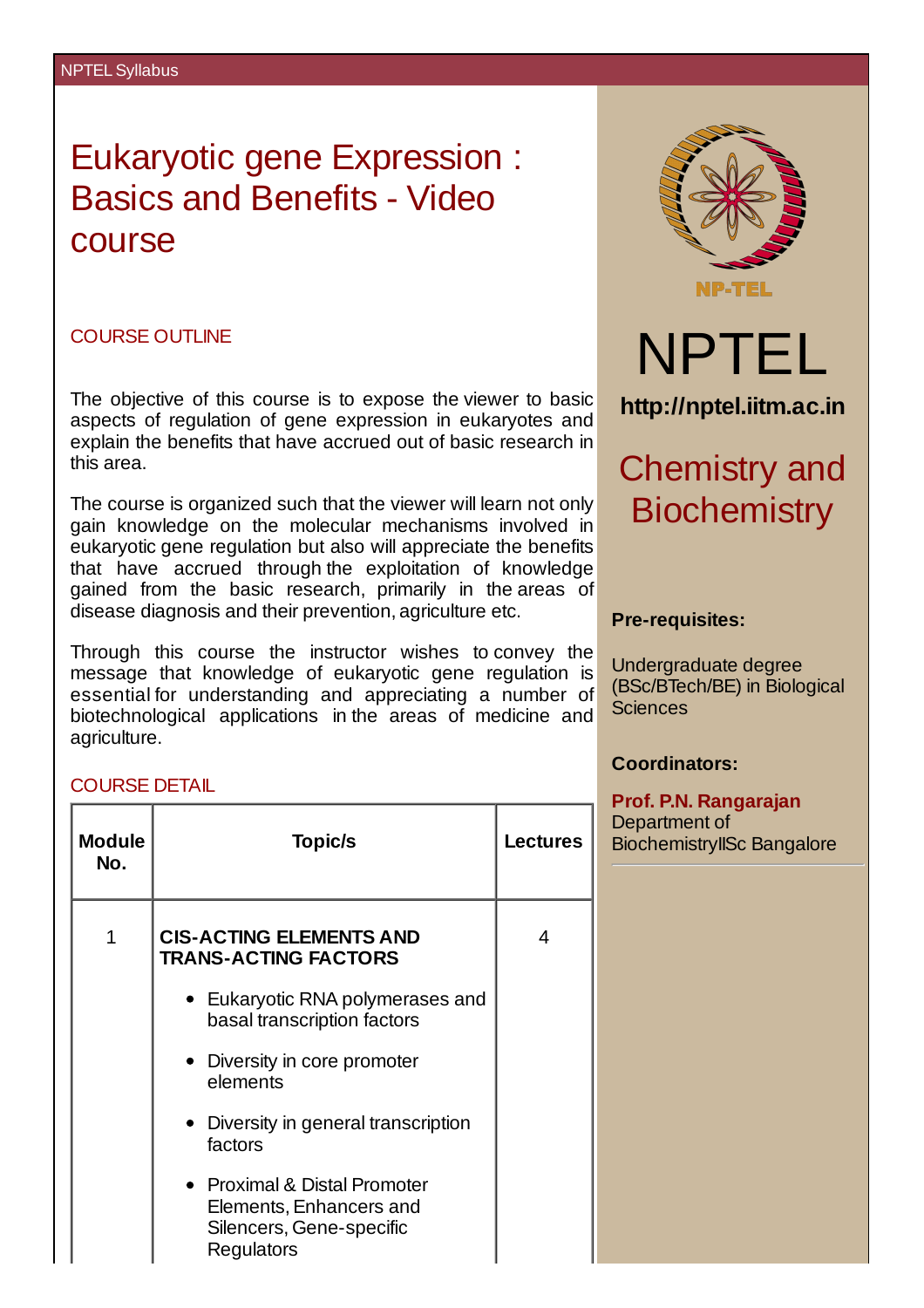| $\overline{2}$<br><b>DOMAIN</b><br><b>FACTORS</b> | <b>OF</b><br><b>STRUCTURE</b><br><b>EUKARYOTIC</b><br><b>TRANSCRIPTION</b><br>Transcription factors - DNA<br>binding domains<br>Transcription factors -<br>transcription activation domain                                                                                                                    | $\overline{2}$ |
|---------------------------------------------------|---------------------------------------------------------------------------------------------------------------------------------------------------------------------------------------------------------------------------------------------------------------------------------------------------------------|----------------|
| 3<br><b>ROLE</b><br>٠                             | <b>OF</b><br><b>CHROMATIN</b><br>IN<br><b>EUKARYOTIC GENE REGULATION</b><br>• Role of chromatin in eukaryotic<br>gene regulation<br>Role of histones in eukaryotic<br>gene regulation<br>Role of DNA methylation in<br>eukaryotic gene regulation<br>Chromatin remodelling & gene<br>regulation               | 4              |
| $\overline{4}$                                    | <b>SYNTHESIS OF MRNA, rRNA &amp; tRNA</b><br>• mRNA processing – Role of RNA<br>Pol II in mRNA capping and<br>mRNA splicing<br>• $mRNA$ processing $-$ Role of RNA<br>Pol II in polyadenylation & mRNA<br>editing<br>• Regulation of RNA Pol I<br>transcription<br>Regulation of RNA Pol III<br>transcription | $\overline{4}$ |
| 5                                                 | <b>GENE</b><br><b>REGULATION</b><br><b>OF</b><br><b>EXPRESSION VIA CELL SURFACE</b><br><b>RECEPTORS</b><br>• Signal Transduction Pathways -<br>Introduction<br>Regulation of gene expression by<br>cyclicAMP                                                                                                  | 6              |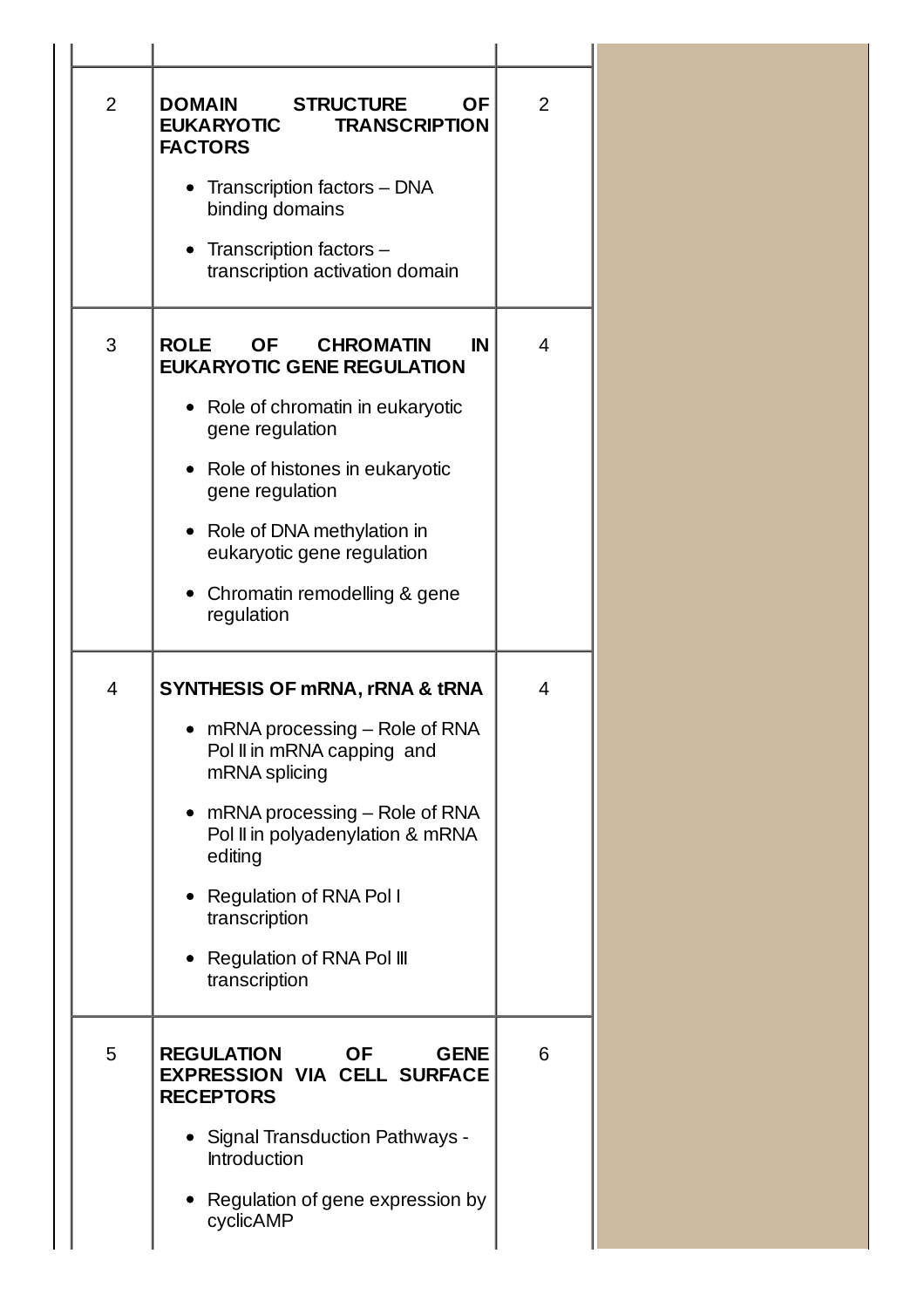|                | Regulation of gene expression by<br>second messengers other than<br><b>cAMP</b><br>• Regulation of gene expression by<br>Protein Kinase C<br>• Regulation of gene expression by<br>Growth factors<br>Regulation of gene expression by<br>cytokines                                                                                                                                                                        |   |
|----------------|---------------------------------------------------------------------------------------------------------------------------------------------------------------------------------------------------------------------------------------------------------------------------------------------------------------------------------------------------------------------------------------------------------------------------|---|
| 6              | <b>REGULATION OF GENE</b><br><b>EXPRESSION BY INTRACELLULAR</b><br><b>RECEPTORS</b><br>• Regulation of gene expression by<br>steroid hormones<br>Regulation of gene expression by<br>type II nuclear receptors<br>Mechanism of transcriptional<br>activation by nuclear receptors                                                                                                                                         | 3 |
| $\overline{7}$ | <b>REGULATION</b><br><b>OF</b><br><b>GENE</b><br><b>EXPRESSION</b><br><b>DURING</b><br><b>DEVELOPMENT</b><br><b>Gene Regulation during</b><br>Drosophila Development<br>Signal transduction pathways<br>involved in embryonic<br>development<br>Homeotic genes<br>Epigenetic regulation of gene<br>expression during development<br>Embryonic stem cells and<br>Transcription factor-mediated<br>epigenetic reprogramming | 5 |
| 8              | <b>PROTEIN</b><br><b>RECOMBINANT</b><br><b>EXPRESSION SYSTEMS</b><br>Cloning and Expression vectors<br>Eukaryotic protein expression<br>systems - I                                                                                                                                                                                                                                                                       | 4 |